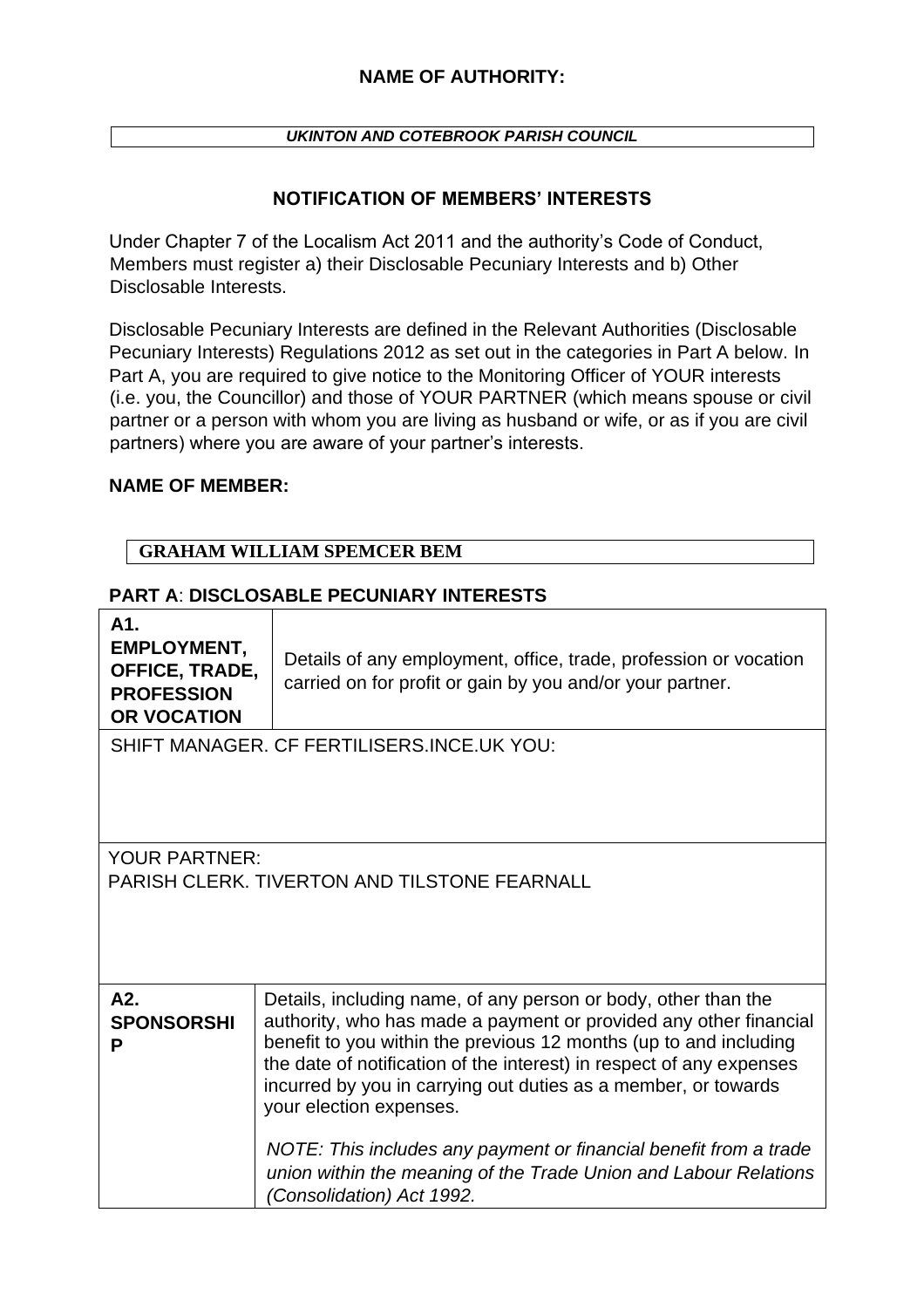| YOU<br><b>NONE</b>                                      |                                                                                                                                                                                                                                                                                                                                                           |  |
|---------------------------------------------------------|-----------------------------------------------------------------------------------------------------------------------------------------------------------------------------------------------------------------------------------------------------------------------------------------------------------------------------------------------------------|--|
| A3.<br><b>CONTRACTS</b>                                 | Description of any contract which is made between you or your<br>partner (or a body in which you or they have a beneficial interest)<br>and the authority<br>(a) under which goods or services are to be provided or works<br>are to be executed; and<br>(b) which has not been fully discharged                                                          |  |
| YOU<br><b>NONE</b>                                      |                                                                                                                                                                                                                                                                                                                                                           |  |
| <b>YOUR PARTNER</b><br><b>NONE</b>                      |                                                                                                                                                                                                                                                                                                                                                           |  |
| A4.<br><b>LAND</b>                                      | Address or other description of any land in the authority's area in<br>which you or your partner has a beneficial interest.                                                                                                                                                                                                                               |  |
|                                                         | Note: For this purpose "land" excludes an easement, servitude,<br>interest or right in or over land which does not carry with it a right<br>for you or your partner (alone or jointly with another) to occupy the<br>land or to receive income. You only need register land in the<br>authority's area. This includes your home if you own it or rent it. |  |
| YOU:<br>HOME. 3, NORTHGATE, UTKINTON, TARPORLEY.CW6 OLL |                                                                                                                                                                                                                                                                                                                                                           |  |
| <b>YOUR PARTNER:</b><br><b>AS ABOVE</b>                 |                                                                                                                                                                                                                                                                                                                                                           |  |
| A5.<br><b>LICENCES</b>                                  | Address or other description of any land in the authority's area for<br>which you or your partner has a licence (alone or jointly with others)<br>to occupy for a month or longer.                                                                                                                                                                        |  |
| YOU<br><b>NONE</b>                                      |                                                                                                                                                                                                                                                                                                                                                           |  |
| <b>YOUR PARTNER</b><br><b>NONE</b>                      |                                                                                                                                                                                                                                                                                                                                                           |  |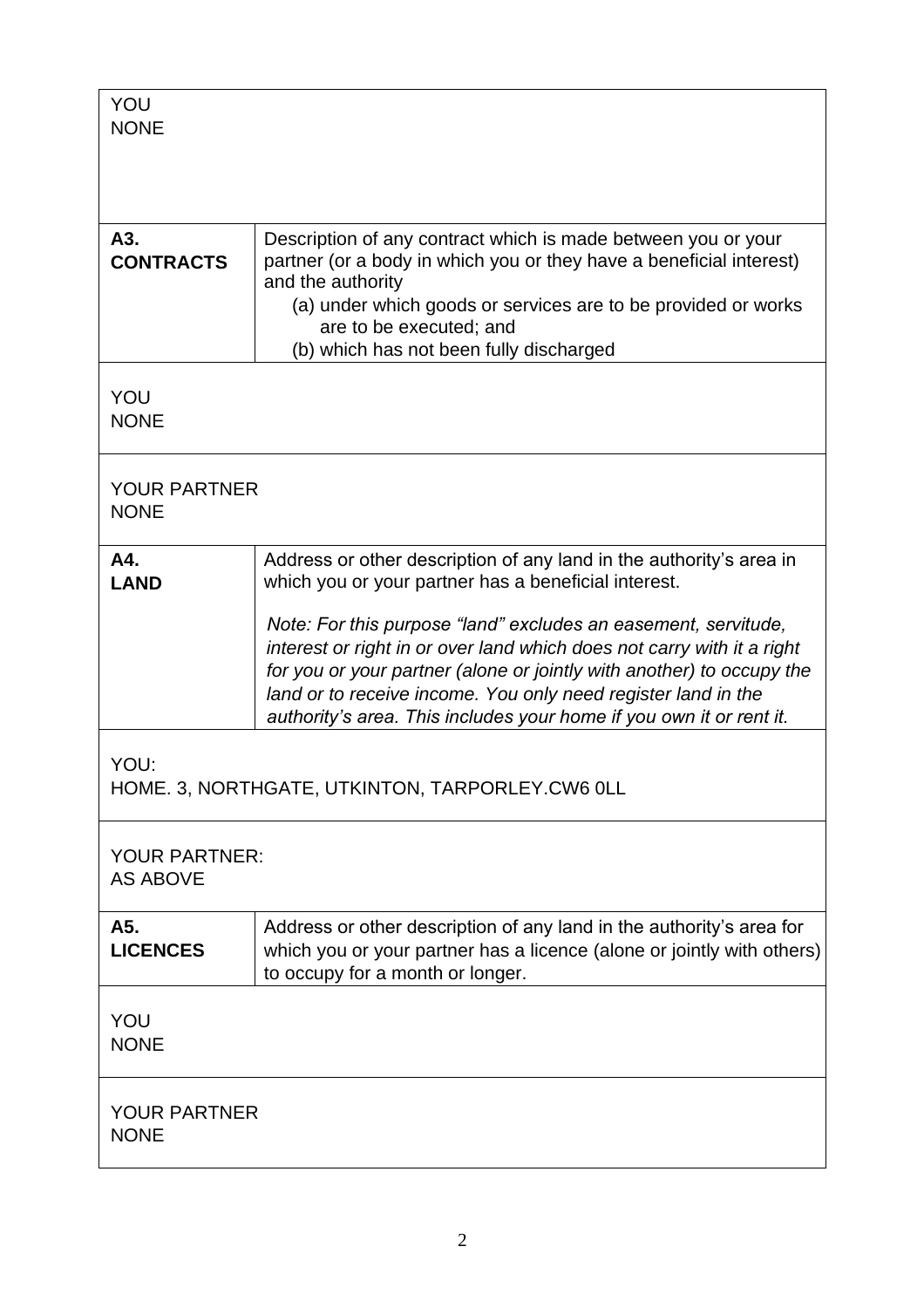| A6.<br><b>CORPORATE</b><br><b>TENANCIES</b><br>YOU NONE | Address or other description of any tenancy where (to your<br>knowledge) -<br>(a) the landlord is the authority; and<br>(b) the tenant is a body in which you or your partner has a<br>beneficial interest                                                                                                                                                                                                                                                                                                                                                                                                                                                                                                                                                                                                                                                                                                                                                                                                                             |  |
|---------------------------------------------------------|----------------------------------------------------------------------------------------------------------------------------------------------------------------------------------------------------------------------------------------------------------------------------------------------------------------------------------------------------------------------------------------------------------------------------------------------------------------------------------------------------------------------------------------------------------------------------------------------------------------------------------------------------------------------------------------------------------------------------------------------------------------------------------------------------------------------------------------------------------------------------------------------------------------------------------------------------------------------------------------------------------------------------------------|--|
|                                                         |                                                                                                                                                                                                                                                                                                                                                                                                                                                                                                                                                                                                                                                                                                                                                                                                                                                                                                                                                                                                                                        |  |
| <b>YOUR PARTNER NONE</b>                                |                                                                                                                                                                                                                                                                                                                                                                                                                                                                                                                                                                                                                                                                                                                                                                                                                                                                                                                                                                                                                                        |  |
| A7.<br><b>SECURITIES</b>                                | Details, including name, of any body in which you or your partner<br>hold any beneficial interest in securities where -<br>(a) that body (to your knowledge) has a place of business or land in<br>the authority's area and<br>(b) either $-$<br>i. the total nominal value of the securities exceeds £25,000 or<br>one hundredth of the total issued share capital of that body;<br>or<br>ii. If the share capital of that body is of more than one class,<br>the total nominal value of the shares of any one class in<br>which you or your partner has a beneficial interest exceeds<br>one hundredth of the total issued share capital of that class.<br>NOTE: For this purpose, "securities" means shares, debentures,<br>debenture stock, loan stock, bonds, units of a collective investment<br>scheme within the meaning of the Financial Services and Markets<br>Act 2000 and other securities of any description, other than money<br>deposited with a building society.<br>Nominal value means face value not market value. |  |
| YOU NONE                                                |                                                                                                                                                                                                                                                                                                                                                                                                                                                                                                                                                                                                                                                                                                                                                                                                                                                                                                                                                                                                                                        |  |
| YOUR PARTNER NONE                                       |                                                                                                                                                                                                                                                                                                                                                                                                                                                                                                                                                                                                                                                                                                                                                                                                                                                                                                                                                                                                                                        |  |

# **PART B: OTHER DISCLOSABLE INTERESTS**

**MEMBERSHIP OF BODIES**

**Please indicate YOUR membership of or position of general control or management in the following:-**

# **B1. Any body to which you have been appointed or nominated by the authority**

*i.e. has the Council asked you to represent it on the organisation?*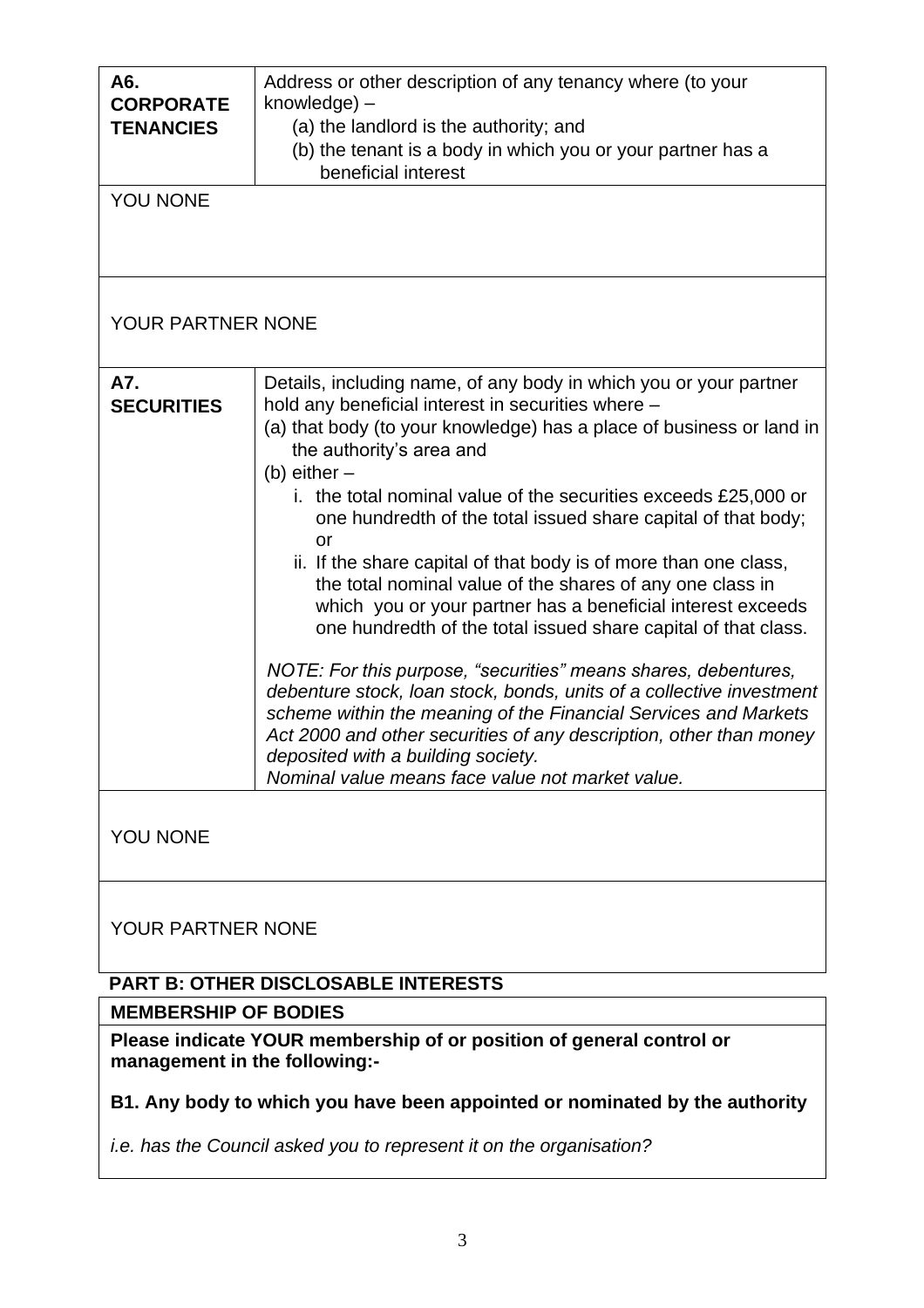| Name of Body | Member only or position of control |
|--------------|------------------------------------|
| <b>NONE</b>  | or management NONE                 |
|              |                                    |

## **B2. Any body exercising functions of a public nature**

*(NB: this could be e.g. another public authority including another council, a fire authority, , a governing body of school or NHS body etc)*

| Name of Body | Member only or position of control |
|--------------|------------------------------------|
| <b>NONE</b>  | or management NONE                 |

### **B3. Any body directed to charitable purposes**

*(N.B: are you a member of any charity or charitable organisation? This relates to membership, not where you only give donations to a charity. This may also include local charities e.g. sports clubs or village halls whether or not you pay a membership fee. This section also includes Freemasons who are members of the Grand Charity or if your Lodge has charitable status)*

| Name of Body                                                  | Member only or position of control<br>or management MEMBER |
|---------------------------------------------------------------|------------------------------------------------------------|
| <b>GRAND LODGE CHARITY</b>                                    | <b>BOARD MEMBER</b>                                        |
| <b>TATTENHALL AND DISTRICT</b><br><b>COMMUNITY LAND TRUST</b> |                                                            |

**B4. Any body, one of whose principal purposes include the influence of public opinion or policy (including any political party or trade union).**

*(NB: this includes bodies which act as national lobbying organisations and local lobbying groups)*

| Name of Body                                      | Member only or position of control or<br>management                          |
|---------------------------------------------------|------------------------------------------------------------------------------|
| <b>CONSERVATIVE PARTY</b>                         | <b>MEMBER</b>                                                                |
| <b>GREEN SPACE ACTION GROUP</b>                   | <b>MEMBER</b>                                                                |
| <b>BEESTON STATION RE-OPENING</b><br><b>GROUP</b> | MRS CAROL SPENCER -<br><b>SECRETARY.</b> (Declared to council<br>20.07.2021) |

I understand that there are criminal offences in Section 34 of the Localism Act 2011 concerning notification and disclosure of Disclosable Pecuniary Interests and I confirm that the information I have given is correct to the best of my knowledge and belief.